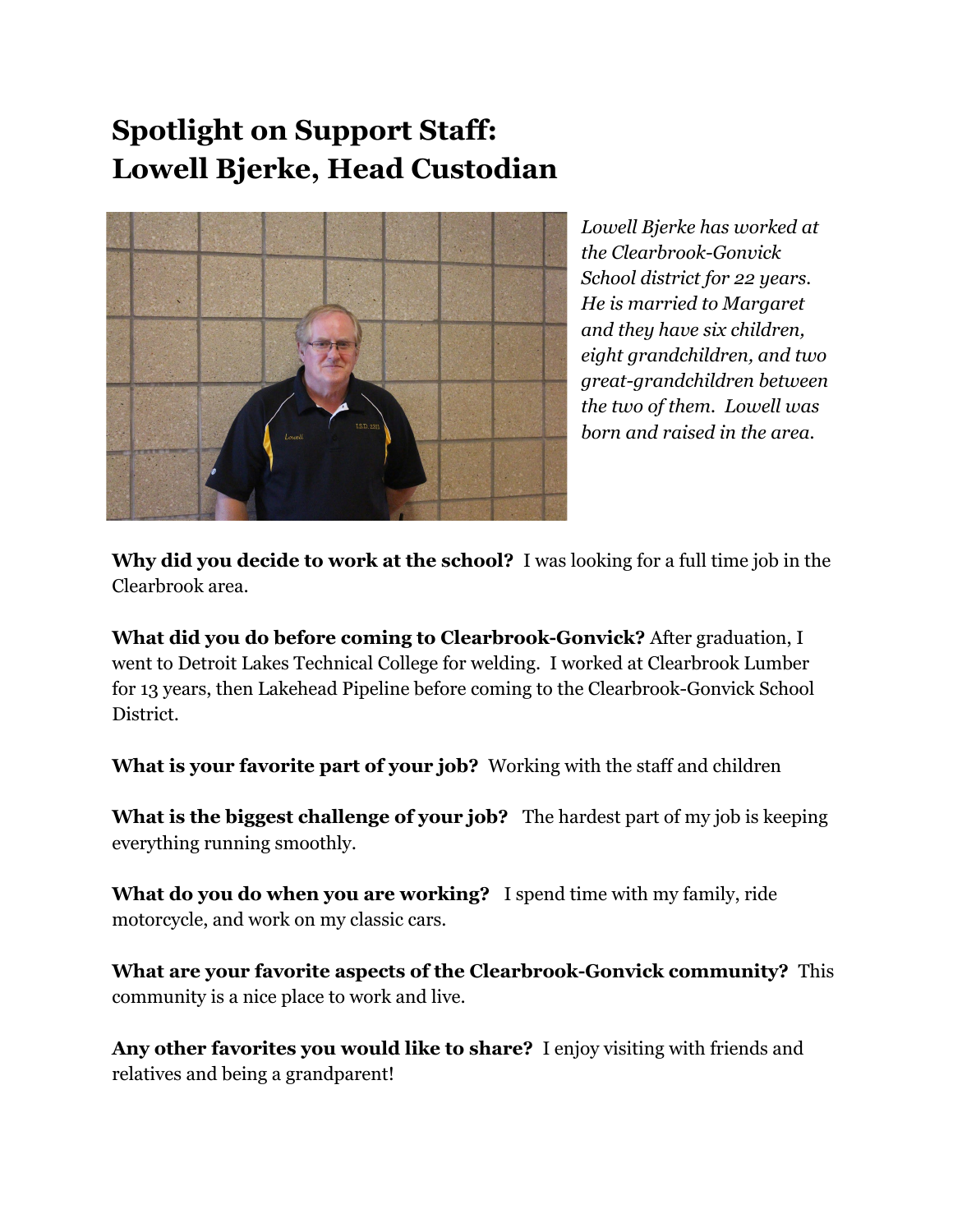## *And now a little about Lowell Bjerke from the staf and students.*

**Why do you think Lowell decided to work at school?** "He knows so much about everything and he can use his vast knowledge." "Loves to be around people/kids." "He likes kids." "His wife doesn't give him enough "fixing" to do at home to keep him busy. ;)" "He likes to be around people" "To earn some money" "I think Lowell decided to work here because our school is cleaner than Bagley's" "Because he likes to work with the school." "Because he like to be around kids."

## **What do you think Lowell does when he is not working here at school?**

"Works on his cars" "Works on cars and other projects." "He spends his time working on his house & repairing cars (usually mine!)." "He also enjoys car shows." "Working on cars." "Works on cars." "He works on cars" "Hunting" "Watching TV or hanging out with Nieces and Nephews" "He is working on cars." "He works on cars a lot doing paint jobs and working under the hood."

**What do you think Lowell was like in High School?** "He was a normal student." "I think he was kind and sweet...but REALLY adventurous when it came to cars & driving." "Motor Head" "Hands-on...Good Friend/Helpful" "Very quiet" "Wore a leather jacket, had a motorcycle...the quiet rebel." "He was probably a sweetheart!" "I think he had a mullet." "He probably had a mullet, wore a football jersey and dated the hottest girl." "I think he was good in the shop classes."

**What is one great thing about Lowell?** "He works hard." "Always willing to get something done for you when you ask." "He always finds time to do anything he's asked to do & he always does it with a smile." "Approachable. You can talk to him about anything." "He is always incredibly helpful and friendly." "He is quick to help when asked." "He smiles ALL the time!" "Lowell is always friendly." "He is always here to let me into school if I forget some homework." "He cleans like a pro"

## **If Lowell did not work here at school, what job do you think he would have?**

**Why?** "Fixing cars because he loves them." "Working on cars or anything that would allow him to help people, because he really seems to enjoy helping others." "Own an automotive/autobody shop." "He would work with the pit crew in NASCAR" "Service Manager. Talented mechanically...yet good with people." "He would be a forklift or